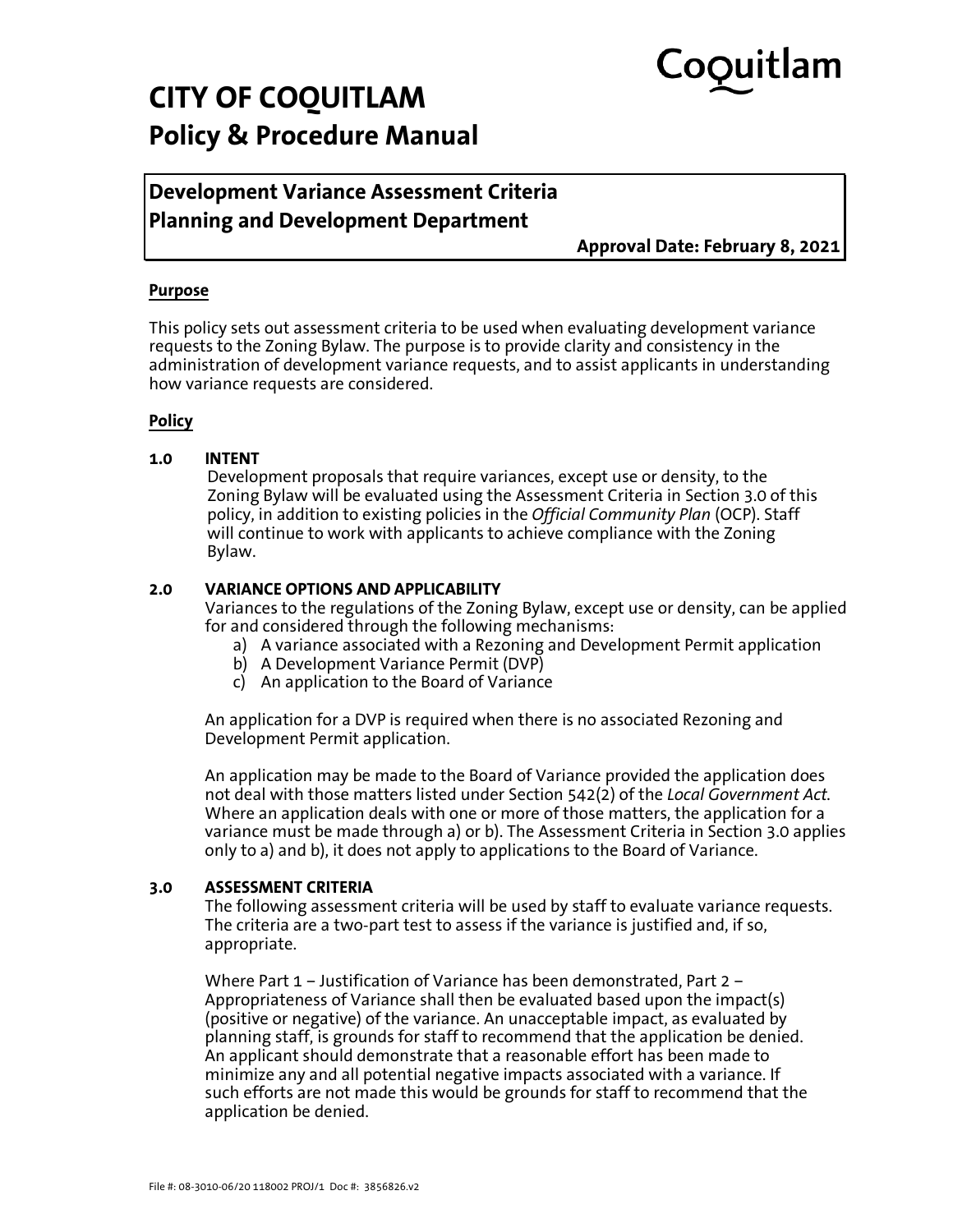The following criteria are not intended to be an exhaustive or definitive list of potential considerations. Staff are to use their reasonable judgment in identifying and evaluating all potential impacts associated with the specific circumstances involved in each application.

#### **Part 1 – Justification of Variance**

#### **3.1 Demonstrated Land Use Justification**

- a) The applicant must demonstrate that the proposed variance is necessary and is supported by an acceptable land use justification; such as:
	- i. The ability to use or develop the property is unreasonably constrained or hindered by having to comply with the bylaw requirement;
	- ii. There is a net benefit to the community or immediate area that would be achieved through the variance approval; or
	- iii. The proposed variance would allow for more efficient and effective

use and development of the subject property.

b) If an acceptable land use justification is identified the applicant must demonstrate that a reasonable effort has been made to avoid the need for, or reduce the extent of, the requested variance. If such efforts are not made this may be grounds for staff to recommend that the variance request be denied.

#### **3.2 Demonstrated Hardship Justification**

- The applicant must demonstrate that there are special conditions of the property that distinguish it from other properties in the area and because of these special conditions, requiring compliance with Bylaw would cause undue hardship and not advance the purposes of the OCP in any fair and substantial way.
- What is unique about this property? Look directly at the lot and determine if things such as shape, size, location, etc. distinguish this property from others in the area.
- It is not enough to demonstrate that the property would be difficult to use for the proposed use. Even if those facts are present, an applicant still must demonstrate that the property is different, in a meaningful way, from other properties in the area.
- Note that where the property still has some economic development value – even if not maximizing the highest and best use – this alone does not constitute a hardship.

#### **PART 2 – Appropriateness of Variance**

#### **3.3 Spirit of the Zoning Bylaw**

- a) Does the requested variance violate the explicit or implicit spirit and intent of the bylaw?
- b) Does the request unduly violate the basic objectives of the Zoning Bylaw?